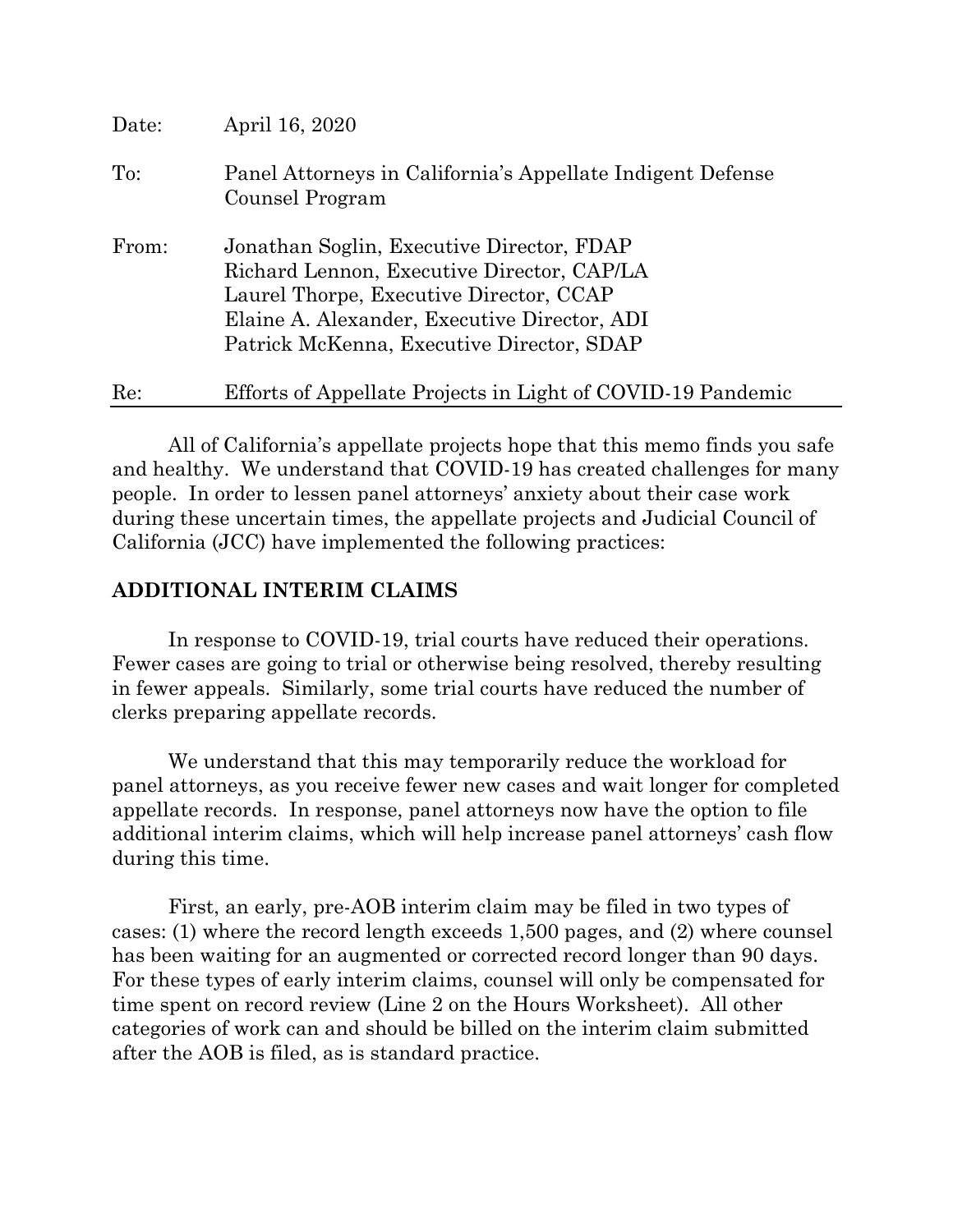Second, an additional, post-AOB interim claim may be submitted after the reply brief is filed. For this type of claim, the only additional time billed should be for time spent on drafting the reply brief itself (Line 8 on the Hours Worksheet) and for reviewing the opposing brief (Line 10 on the Hours Worksheet).

No showing of hardship must be made in order for counsel to file either of these additional types of interim claims. The new policies will apply through December 15, 2020. For any other hardship issues, please contact the project overseeing the case.

## **CALIFORNIA SUPREME COURT CLAIMS**

Though not necessarily related to COVID-19, we have heard from several panel attorneys about ongoing delays with the processing of California Supreme Court claims. As an initial matter, counsel should ensure that he or she files an STD 204 form at the time of appointment on his or her first California Supreme Court case. This form can be accessed [here](https://www.documents.dgs.ca.gov/dgs/fmc/pdf/std204.pdf)  (*[external link to PDF](https://www.documents.dgs.ca.gov/dgs/fmc/pdf/std204.pdf)*).

The completed form should be emailed to Alberto Cruz with the JCC's Accounting Unit at: [Alberto.Cruz@jud.ca.gov.](mailto:Alberto.Cruz@jud.ca.gov) When e-mailing the completed form, be sure to indicate whether you have a current appointment or claim pending with the Supreme Court.

If a panel attorney has filed an STD 204 form and is still having problems with Supreme Court payments after the claim has been submitted, you should contact the projects to get assistance in determining the reason for the delay. For cases from CAP/LA, CCAP, ADI, or SDAP, please contact CAP/LA Assistant Director Jay Kohorn [\(jay@lacap.com\)](mailto:jay@lacap.com) and provide him information about your case and claim. He will work with you to follow up on it. For cases from FDAP, please contact [claimsprocessors@fdap.org.](mailto:claimsprocessors@fdap.org)

## **SUBSTITUTION OF COUNSEL**

We know that social distancing measures have altered the lives of panel attorneys in many ways. If illness, childcare, or homeschooling responsibilities affect your ability to handle a case, please let the appellate projects know. In some instances, substitution of counsel or a long extension of time may be necessary or appropriate. We anticipate that the appellate courts will be understanding if the effects of COVID-19 prevent an attorney from finishing work on a given case. Similarly, please rest assured that none